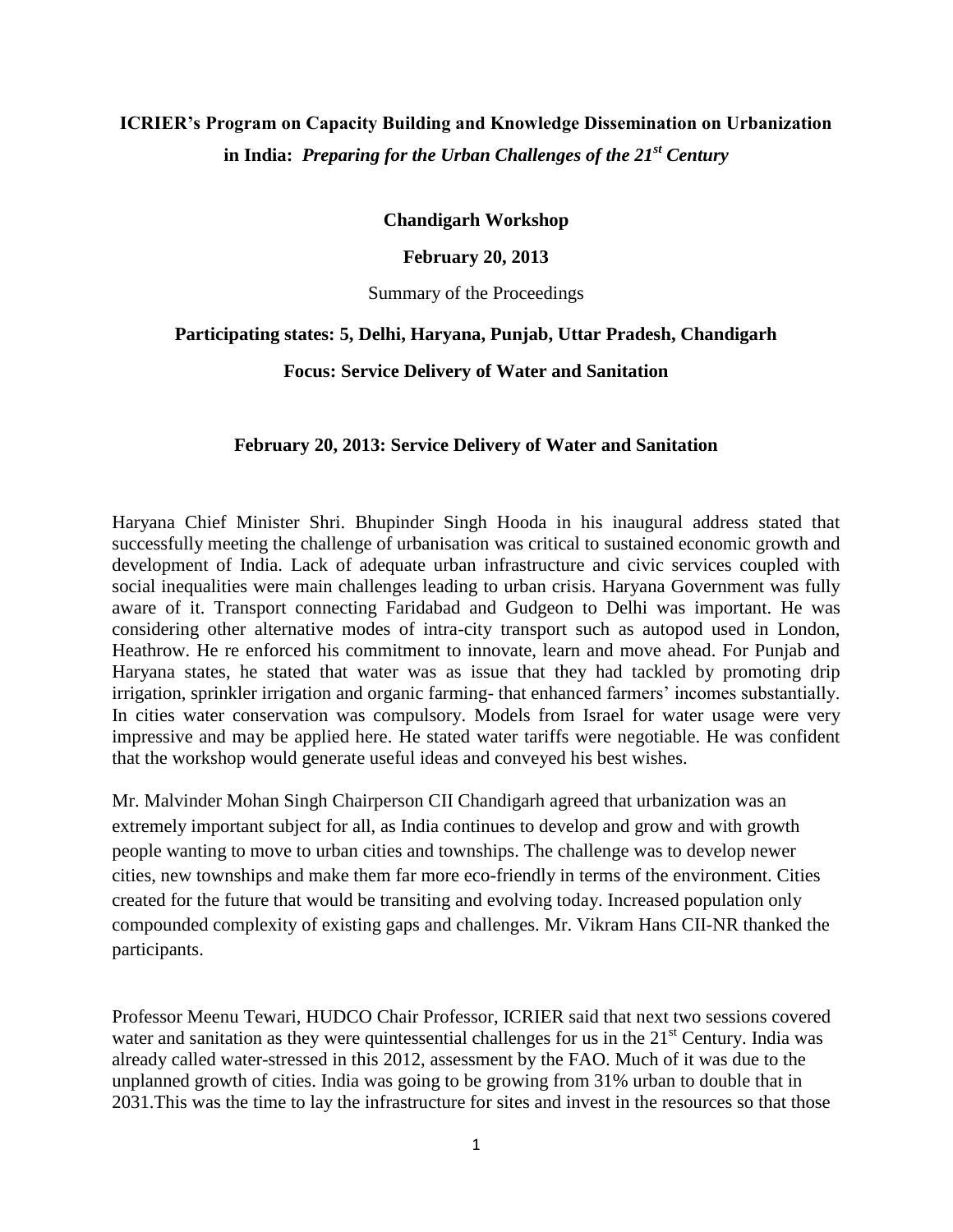resources would last for a long time, would be productive, and would serve the needs. But ULBs weren't able to conserve water, lot of water was wasted during supply and there was problem of the drainage system and the sewage system. Dhaka, Bangladesh had achieved 24 hours of water supply in the cities and it had done a number of other things to improve connections across the board, all this was not just about money.

## **Mr. Kartik Mishra, ICRIER, Delhi**.

- 1. He listed challenges of rapid urban growth, leading to greater demand for water, and rising incomes created higher expectations for the quality of water. Increased investment in networks, replacement of existing systems and making delivery mechanisms more efficient would solve urban water issue. The challenge was to do this in a way that was environmentally and financially sustainable.
- 2. Stress points in the system were, financial stress, which comes from rising energy costs and unwillingness to raise user charges. And environmental stress from inadequate investment in sewage treatment and neglect of solid waste management.
- 3. Critical dimensions of a well-run utility were autonomy, accountability, and market orientation. How do Indian urban service providers compare against these benchmarks? Haryana and Punjab on an average get five to six hours per day and 95% - 100% of population was covered with 70 LPCD in Haryana, against 128 for Punjab. Piped network for water supply was 74% in Haryana while it was 68% for Punjab. In Haryana water was from Yamuna and very few houses were metered similar to Punjab, which got it water from Sutlaj and Bias. Sewerage system covered 49% of houses and 90% of people with17 sewage treatment plants in Haryana while Punjab had 64% sewerage coverage and 95 treatment plants.
- 4. Financial losses are huge due to subsidy and falling water tables. Institutional structure of utilities with a dedicated cadre and accountable officers, performance of leakage-based contracts, as in Ho Chi Minh City with private partners and public-private partnership of Manila were success stories quoted. He suggested that they think of new models for provisions for all our cities as size of city does not matter.

# **Mr. Suresh Kumar Nangia, Principal Secretary Water and Sanitation, Government of Punjab**

- 1. Punjab contrary to common belief was water stressed. The available water in the rivers of Punjab was coming down gradually. Coupled with this, there was the problem of water pollution. 9% - 10% of the samples had heavy water. Reverse Osmosis was immediately available technology we installed in 800 villages and planned for 860 villages.
- 2. Cities in Punjab were in bad shape, their finances were poor, services and infrastructure were and roads network was weak. Capacity building was an issue.

## **Mr. Rakesh Verma, Municipal Commissioner, Ludhiana**

1. Two issues of water and sanitation and solid waste were covered in his presentation The Punjab Structure Development Board was quoted as an overarching body across the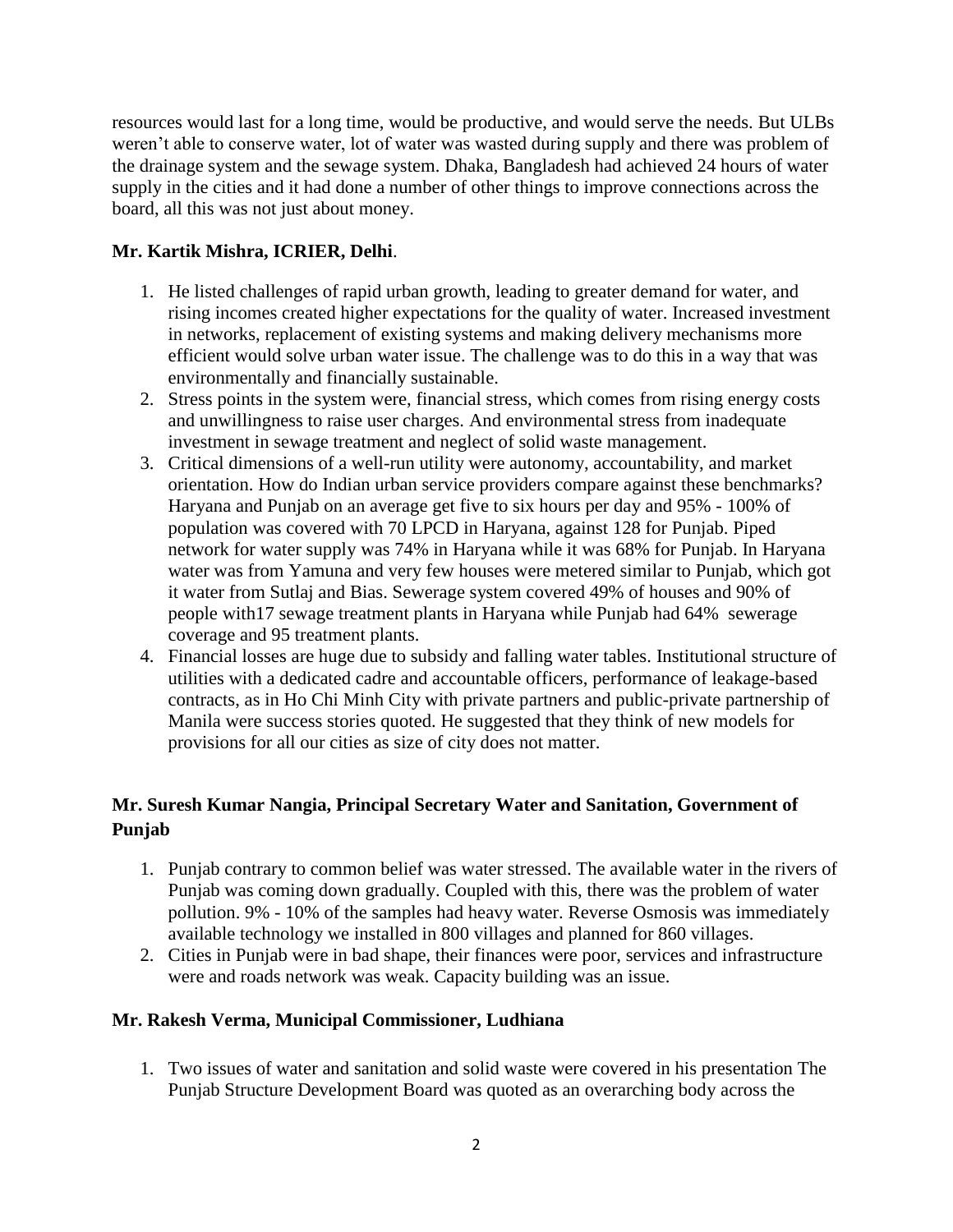sectors and the PPP initiatives. Within the department of local government, Punjab Ministry's Infrastructure Development Company had been running such initiatives.

- 2. Water supply covered 88%, sewerage 63%, sewage treatment plants 38% of population. Capital investment needed to cover gap was Rs. 6000 crore. Urban transport sector covering roads and streets required an estimated Rs.9000 plus. Funding was raised using multiple sources.
- 3. Cost recovery from the present taxes and revenues were 8% of the operation and maintenance cost. Rest 62% came from state transfers. There were no meters, flat rates were charged and unaccounted water goes waste.
- 4. Proposed water supply tariff was only at the discussion stage. State had 42 deaths due contaminated water as the sewage pump had not been operated for one year as there was no money to pay for the electricity.
- 5. Cluster development approach was adopted for solid waste management funded by the World Bank, by dividing the state into 8 clusters for solid waste management with capacity of about 4000 ton per day and the total project cost was 675 crore and were landfills. Cluster of Jullundur, Ludhiana, Batinda, Mahauli, Patankhot, Patiala were functioning and Amritsar was under litigation. They had a long term lease from private infrastructure company and had managed about 1100 metric ton per day over last 7 months.

# **Mr. S.K Bansal Engineer-in-Chief Public Health Engineering Department Government of Haryana**

- 1. Overall, Haryana had 80 towns where municipal committees, corporations and townships exist. 30 towns had populations of more than 1 lakh. About 60% of Haryana had access to underground water. Dissolved solids are about 1500/2000 milligrams per liter.
- 2. The Public Health Engineering Department managed sewerage plants and sewage systems in urban areas. It covered more than 75% in 46 towns, 50% in 14 towns, and less than 50% in 7 towns. There were 33 sewerage plants in 24 towns and treated 439 tonnes of waste a day. In 49 towns, 43 plants were under construction. These would cover an additional 340 tonnes in a day. 13 towns were without sewage treatment plants.
- 3. Haryana, had very low tariff for urban water supply, which was one rupee per kilolitre for domestic users, and 4 rupees per kilolitre for non-domestic users. A flat rate 48 rupees per month per connection for non metered houses.
- 4. Sewage services had major bottleneck, blocked sewers due to cow dung, polythene, other solid waste, lack of co-ordination between various line partners, disposal of waste, in the low lying areas and tampering with manhole covers.

This ended the first session. Discussion in the session evolved around issues of service delivery in the drinking water supply and especially toward attitude of the staff to consumers. Role of Information technology and its usages were the second issue for sharing and comparing notes among participants.

This was followed by the post lunch session on experience sharing from other states. Dr. Isher Ahluwalia presided over the session.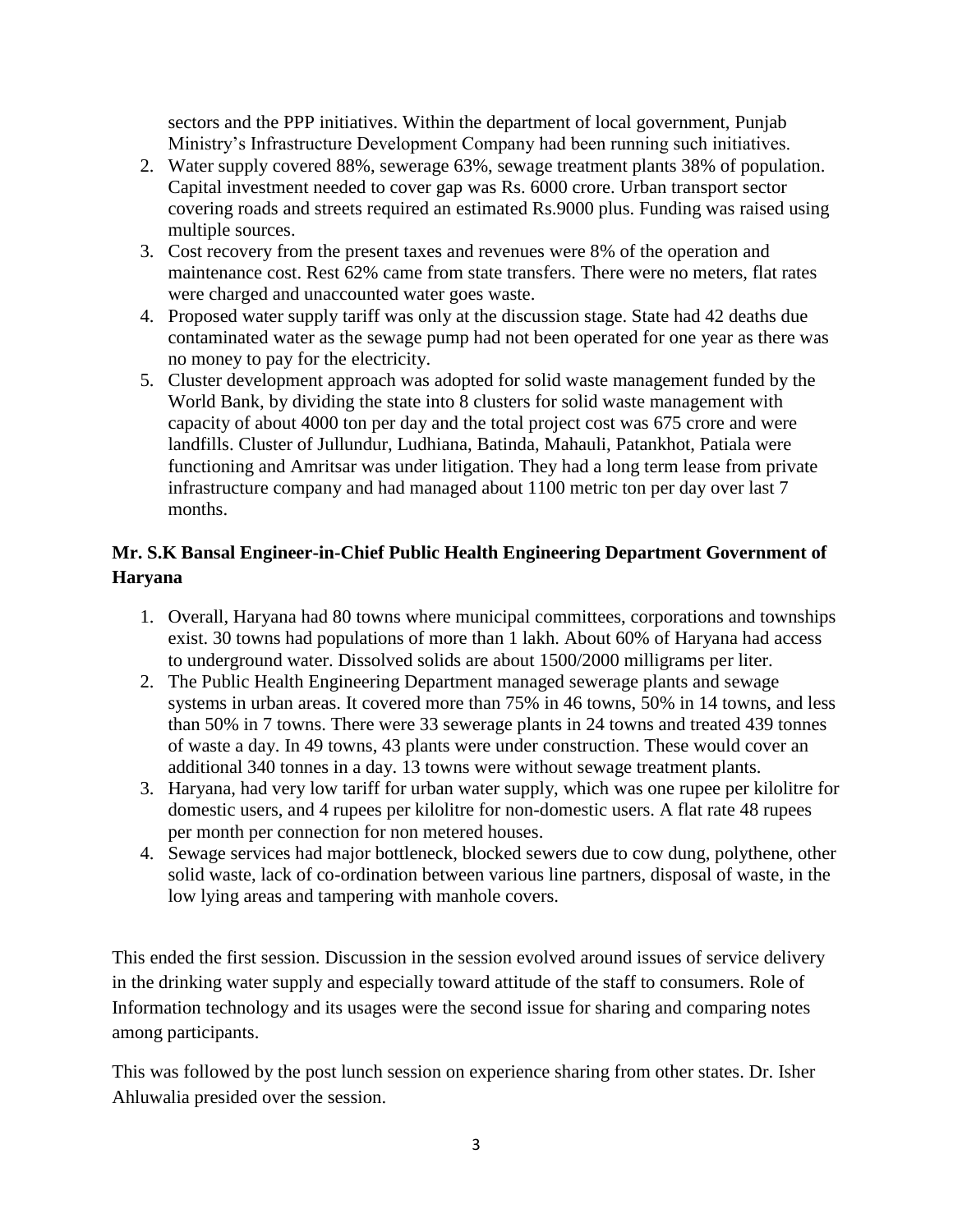## **Mr. R.C. Diwan Superintendent Engineer Chandigarh**

- 1. Presentation was on the status of specially treated water in the city of Chandigarh. Water needs to be conserved by recycling it, and by recycling its waste products.
- 2. City of Chandigarh with a population of 10.5 crores lakhs, with 3 lakhs floating population had water supply from Babla Mainline Canal and deep tube wells. Generated 70 million gallons per day of sewage was treated to secondary level as per central water pollution control norms.
- 3. Of this 20 million gallons was treated to the tertiary level, and supply that to the city for irrigation and fresh water was conserved. Treated water impurities were less than 10 milligrams per liter and contained nutrients. Chandigarh would be the first city in India to treat 100% of the sewage it generates. Large green area of the city with 50 green belts, 23 public gardens, and 1600 neighborhood parks and golf course were watered using treated water every day. Nominal tariff was charged for its use. Two 10 Million Gallon Treatment (MGT) plans with underground reservoirs (UGR) were created to take care of this need over 2005- 2008. Tirtiary treated (TT) water was extensively used and all of it was used up so much so that the plants work 24\*7 with no break.

# **Ms. Nandini Palwal Additional CEO, Director Finance and Accounts, Delhi Jal Board Delhi**.

- 1. Biggest challenge for urban sector utilities in India was to manage them equitably and sustainably. Delhi Jal Board was responsible for water utilities for 1.7 crores people in Delhi. We also supply piped water to the New Delhi Municipal Corporation which covers the VVIP area in Delhi, and also the Delhi Cantonment Board. About 75% of households have piped water connections. The rest of Delhi was supplied with water through bore wells and tankers. Only 54% of the total area of Delhi had sewage connections.
- 2. DJB produced about 850 MGD of water, while demand was about 1100 MGD. It had waste water treatment capacity, 545 MDG, 66% capacity was utilized. Total 11350 km of water pipelines, 7000 km of sewer network, and 18.5 lakh water connections exited last year. DJB was one of the largest water utilities in Asia.
- 3. Issues related to equitable supply in terms of volume, regional variation, access to slums and time, exits. Most of the command areas for water and sewage were built on other than hydraulic boundaries considerations.
- 4. Delhi was a water-stressed city-state that bank on neighborhood states for water and there were issues of inter-state co-ordination. Delhi, had concern about water pollution, overextraction.
- 5. DJB had experimented with reuse of treated waste water for non-potable uses. They laid intersector sewers along three major drains in Delhi and the idea was that all these would be connected to the main sewer and this would be treated before these drains go to the river, had been mapping all the households of Delhi and had piloted de-centralised facilities in the local areas where there was no physical outfall.
- 6. PPP models were used to increase water utilities efficiency. Campaigned to promote rainwater harvesting with tariff incentives. Piloted 24/7 water supply model in three pilot